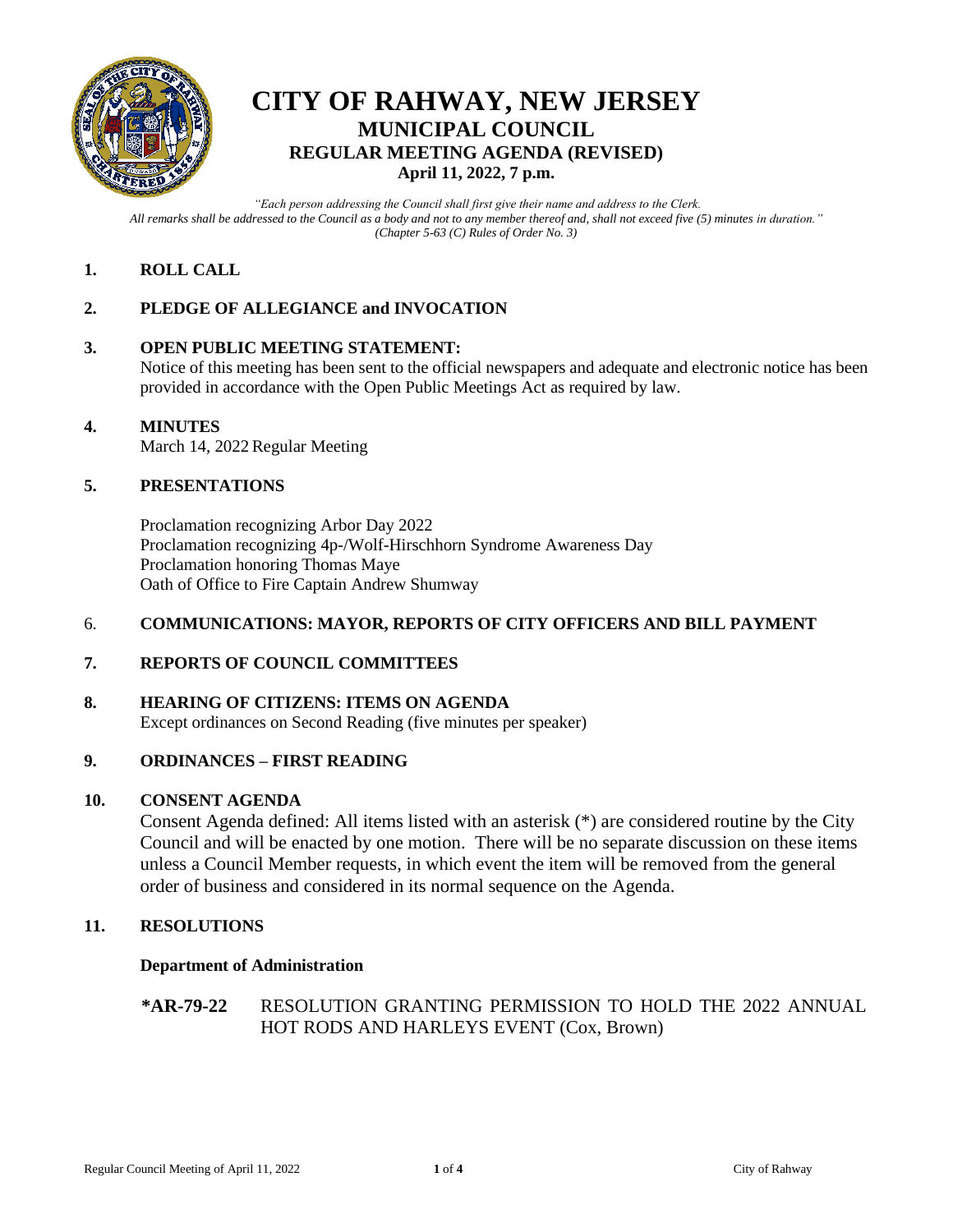- **\*AR-80-22** RESOLUTION TEMPORARILY SUSPENDING PROVISIONS OF CHAPTERS 365-1 THROUGH 365-3 (SIDEWALK ENCUMBRANCES) AND CHAPTERS 365-50 THROUGH 365-51 (CLOSING OF STREETS) OF THE CODE OF THE CITY OF RAHWAY (HOT RODS & HARLEYS 2022) (Miles, Entire Council)
- **\*AR-81-22** A RESOLUTION RECOGNIZING NATIONAL PUBLIC WORKS WEEK (Miles, Entire Council)

#### **Department of Engineering**

- **\*AR-82-22** RESOLUTION AUTHORIZING THE AWARD OF A PROFESSIONAL SERVICES CONTRACT TO WHITESTONE ASSOCIATES, LLC FOR LICENSED SITE REMEDIATION PROFESSIONAL (LSRP) SERVICES (Brooks, Newbury)
- **\*AR-83-22** RESOLUTION AUTHORIZING CONTRACT FINAL CHANGE ORDER TO S. BROTHERS INC. FOR ADDITIONAL IMPROVEMENTS FOR THE NJDOT FY2020 ROAD RESURFACING PROJECT FOR THE CITY OF RAHWAY, UNION COUNTY, NEW JERSEY (Parson, Mojica)
- **\*AR-84-22** A RESOLUTION AUTHORIZING THE EXECUTION OF A CONTRACT BETWEEN THE CITY OF RAHWAY AND SUEZ FOR PROFESSIONAL SERVICES ASSOCIATED WITH THE LEAD SERVICE LINE INVENTORY PROJECT (Miles, Farrar)
- **\*AR-85-22** A RESOLUTION AUTHORIZING THE EXECUTION OF A CONTRACT BETWEEN THE CITY OF RAHWAY AND SUEZ FOR PROFESSIONAL SERVICES ASSOCIATED WITH THE LEAD SERVICE LINE REPLACEMENT PLAN PROJECT (Gibilisco, Cox)
- **\*AR-86-22** RESOLUTION RATIFYING PAYMENT TO BERTO CONSTRUCTION FOR EMERGENCY SANITARY SEWER REPAIRS AT THE INTERSECTION OF FULTON STREET AND EAST HAZELWOOD AVENUE, PURSUANT TO N.J.S.A 40A11-6 (Newbury, Parson)
- **\*AR-87-22** RESOLUTION AUTHORIZING SUEZ TO CONSTRUCT WATERMAIN AND SERVICE IMPROVEMENTS ON W. HAZELWOOD AVENUE FROM ST. GEORGES AVE. TO PIERPONT STREET WITHIN THE CITY OF RAHWAY IN THE AMOUNT NOT TO EXCEED \$750,000.00 (Brown, Brooks)
- **\*AR-88-22** A RESOLUTION AUTHORIZING RELEASE OF A PERFORMANCE BOND TO R2-N2 PROPERTIES LLC, 160 HOPPER AVENUE, WALDWICK, NJ, FOR EAST CHERRY STREET, BLOCK 318, LOT 18, 19, 20, 21, 1.03 SUBJECT TO THE ACCEPTANCE OF A MAINTENANCE BOND (Farrar, Mojica)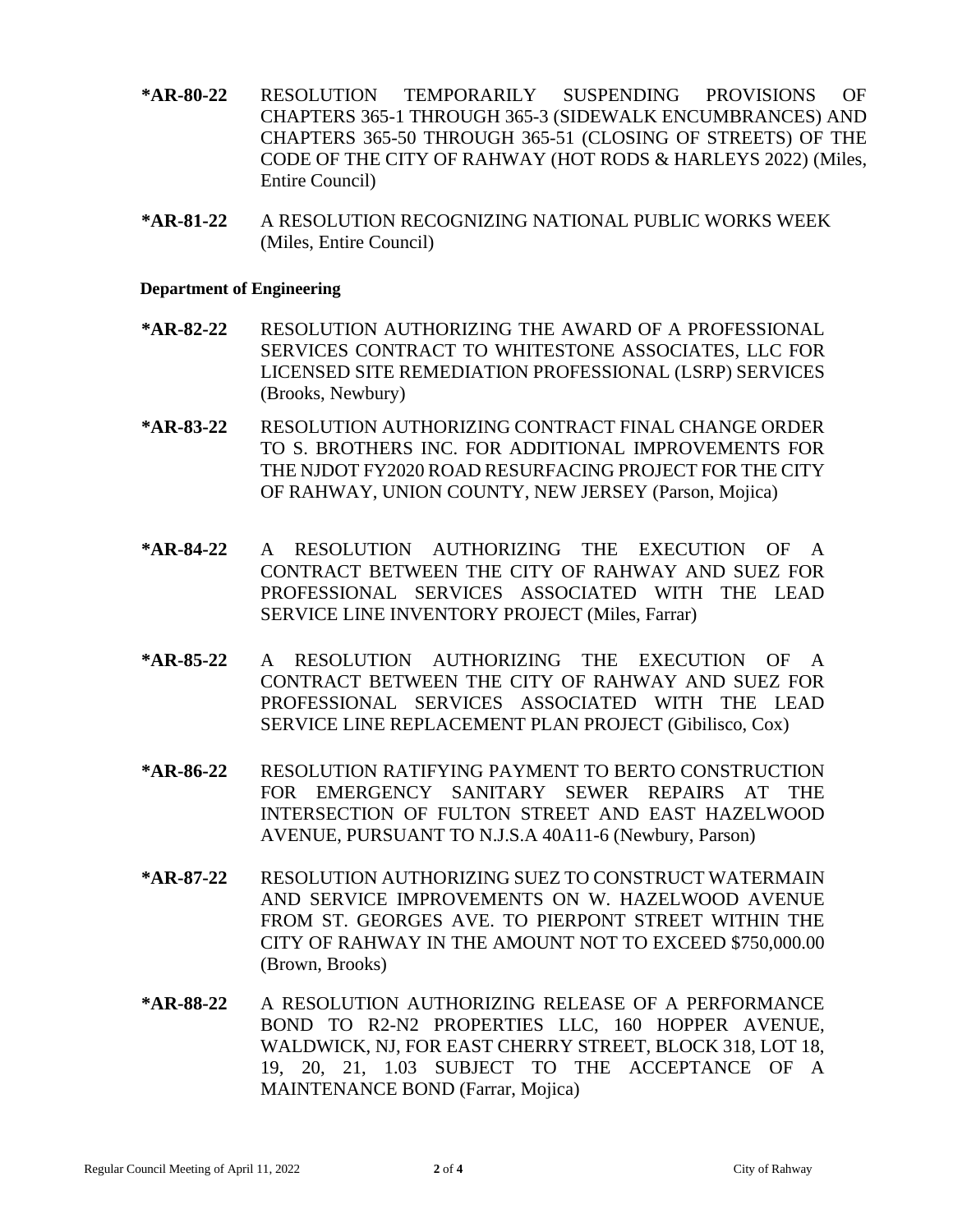#### **Department of Revenue & Finance**

**\*AR-89-22** RESOLUTION AUTHORIZING A DISABLED VETERAN EXEMPTION (RENE MARTINEZ) (Cox, Gibilisco)

#### **Department of Administration**

- **\*AR-90-22** RESOLUTION TO DESIGNATE INGERMAN DEVELOPMENT COMPANY, LLC, AS THE SOLE REDEVELOPER OF CERTAIN LOTS LOCATED ALONG ESTERBROOK AVENUE (Gibilisco, Brooks)
- **\*AR-91-22** RESOLUTION AUTHORIZING A CONTRACT TO TRIBU PARTNERS LLC FOR SERVICES RELATED TO PERSONNEL MATTERS FOR CITY OF RAHWAY (Brooks, Farrar)
- **\*AR-92-22** RESOLUTION RESCINDING AR-64-22 (Miles, Entire Council)
- **\*AR-93-22** RESOLUTION TO AWARD A SERVICE CONTRACT TO PROVIDE EMPLOYEE HEALTH CONSULTING SERVICES (Miles, Brown)

# **12. ORDINANCES – FINAL ADOPTION / SECOND READING**

- **O-13-22** AN ORDINANCE AMENDING THE TOWNSHIP CODE CHAPTER §47-2 "ESTABLISHMENT OF LOCAL HOUSING AUTHORITY; POWER AND DUTIES" ESTABLISHING TERMS FOR THE HOUSING AUTHORITY MEMBERS AND ESTABLISHING CURRENT MEMBERS' TERMS (Miles, Entire Council)
- **O-14-22** AN ORDINANCE AMENDING CHAPTER 421 ZONING OF THE CITY OF RAHWAY TO PERMIT CANNABIS BUSINESSES IN CERTAIN LOCATIONS (Miles, Entire Council)
- **O-15-22** BOND ORDINANCE TO AUTHORIZE THE RECONSTRUCTION OF THE TENNIS COURT SURFACES AT BERZINEC PARK IN, BY AND FOR THE CITY OF RAHWAY, IN THE COUNTY OF UNION, STATE OF NEW JERSEY, TO APPROPRIATE THE SUM OF \$400,000 TO PAY THE COST THEREOF, TO MAKE A DOWN PAYMENT, TO AUTHORIZE THE ISSUANCE OF BONDS TO FINANCE SUCH APPROPRIATION AND TO PROVIDE FOR THE ISSUANCE OF BOND ANTICIPATION NOTES IN ANTICIPATION OF THE ISSUANCE OF SUCH BONDS (Newbury, Gibilisco)
- **O-16-22** BOND ORDINANCE TO AUTHORIZE THE 2022 ROAD AND SIDEWALK IMPROVEMENT PROGRAM IN, BY AND FOR THE CITY OF RAHWAY, IN THE COUNTY OF UNION, STATE OF NEW JERSEY, TO APPROPRIATE THE SUM OF \$2,650,000 TO PAY THE COST THEREOF, TO MAKE A DOWN PAYMENT, TO AUTHORIZE THE ISSUANCE OF BONDS TO FINANCE SUCH APPROPRIATION AND TO PROVIDE FOR